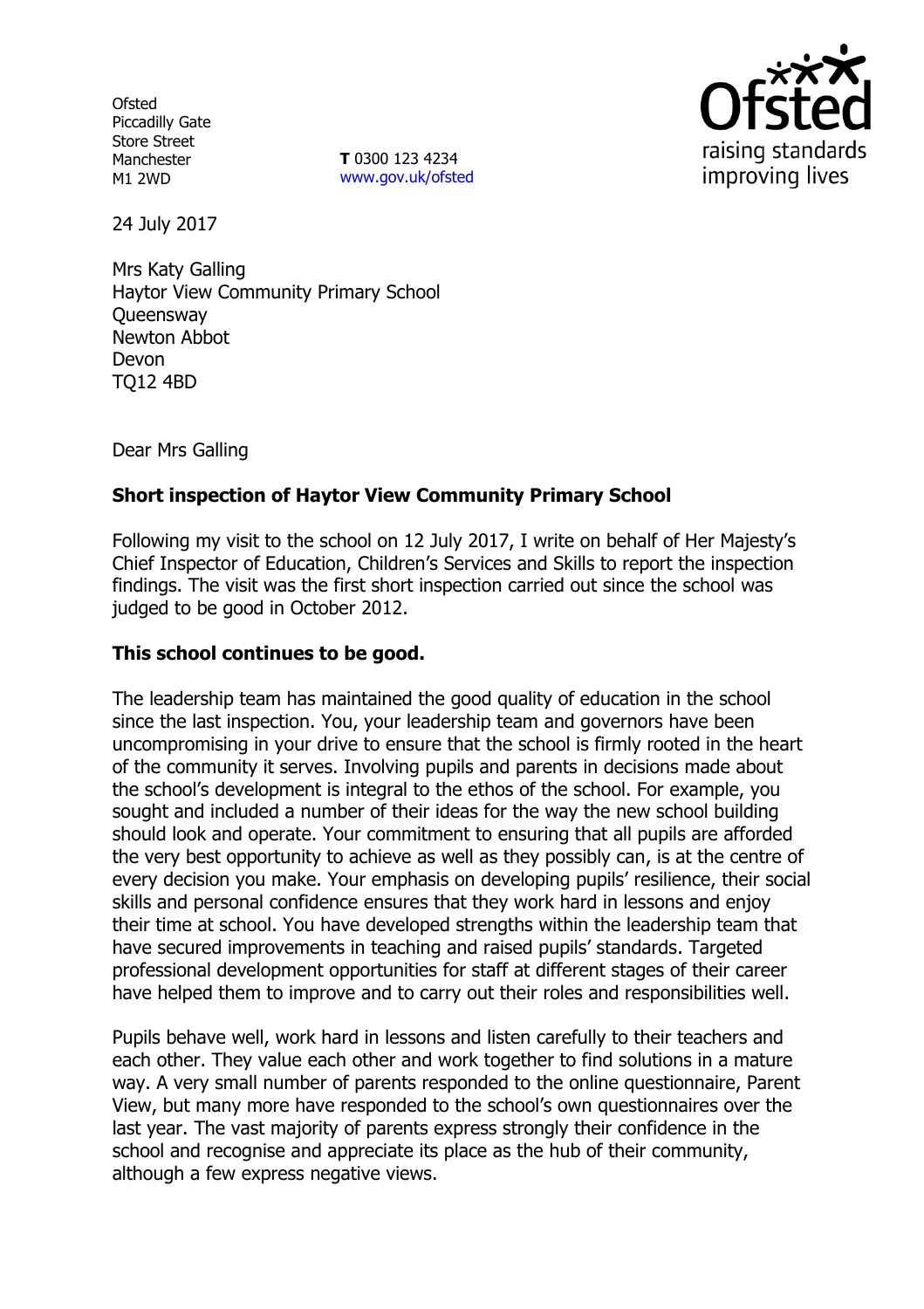

Since the previous inspection, you have strengthened the quality of leadership in the early years and Years 1 and 2. This has resulted in the improved teaching of letters and the sounds they represent, which has lifted the standard of pupils' reading and writing. The number of pupils passing the phonics screening check in Year 1 has increased significantly to above the national average. Standards in mathematics have also improved, as lessons enable pupils to build successfully on what they already know and understand.

You have supported other leaders and teachers to develop procedures for accurately assessing pupils' knowledge and skills. This has led to much-improved planning of lessons. You acknowledge that there is more to do to ensure that this process is highly effective across the school, and that it identifies precisely what each pupil needs to learn next so that they achieve as well as they can from their different starting points.

## **Safeguarding is effective.**

A strong culture of safeguarding has been established that is informed by a deep knowledge of pupils' individual needs and those of their families. You have ensured that safeguarding arrangements are fit for purpose and records are detailed and of high quality. Pupils report that they feel safe at school and are confident that an adult would support them if they have a worry or concern. Staff are quick to note, and to follow up on, any issues that might arise. Working closely with your parent support worker, you ensure that pupils and parents get the help they need, and you are determined in your pursuit of a response from outside agencies to keep pupils and their families safe. You ensure that parents and pupils have access to a wide range of information and guidance to help them to understand how to keep themselves safe.

You and your staff promote respectful relationships between pupils and between adults and pupils. This helps to ensure that everyone is valued and pupils are able to enjoy their lessons. Pupils who find behaving well a challenge receive bespoke support to help them to improve. A number of pupils have been successfully managed in this way and are now able to interact positively with other pupils and to focus on their learning. Pupils are able to explain how to manage personal risk in a range of situations. For example, when using mobile telephones or computers, they are clear that 'if you feel uncomfortable, you should turn it off and go and tell an adult.' Leaders are very quick to pursue any issues relating to attendance with families, and as a result pupils' attendance is good.

### **Inspection findings**

■ One of my lines of enquiry was to explore the circumstances that lead to pupils being excluded from school for a fixed period of time. We looked at why these exclusions have happened in the past, how the school has liaised with parents throughout the process and what has happened to reintegrated pupils into school. It is clear that difficulties pupils experience outside school sometimes have an impact on the way they behave in school. Working closely with pupils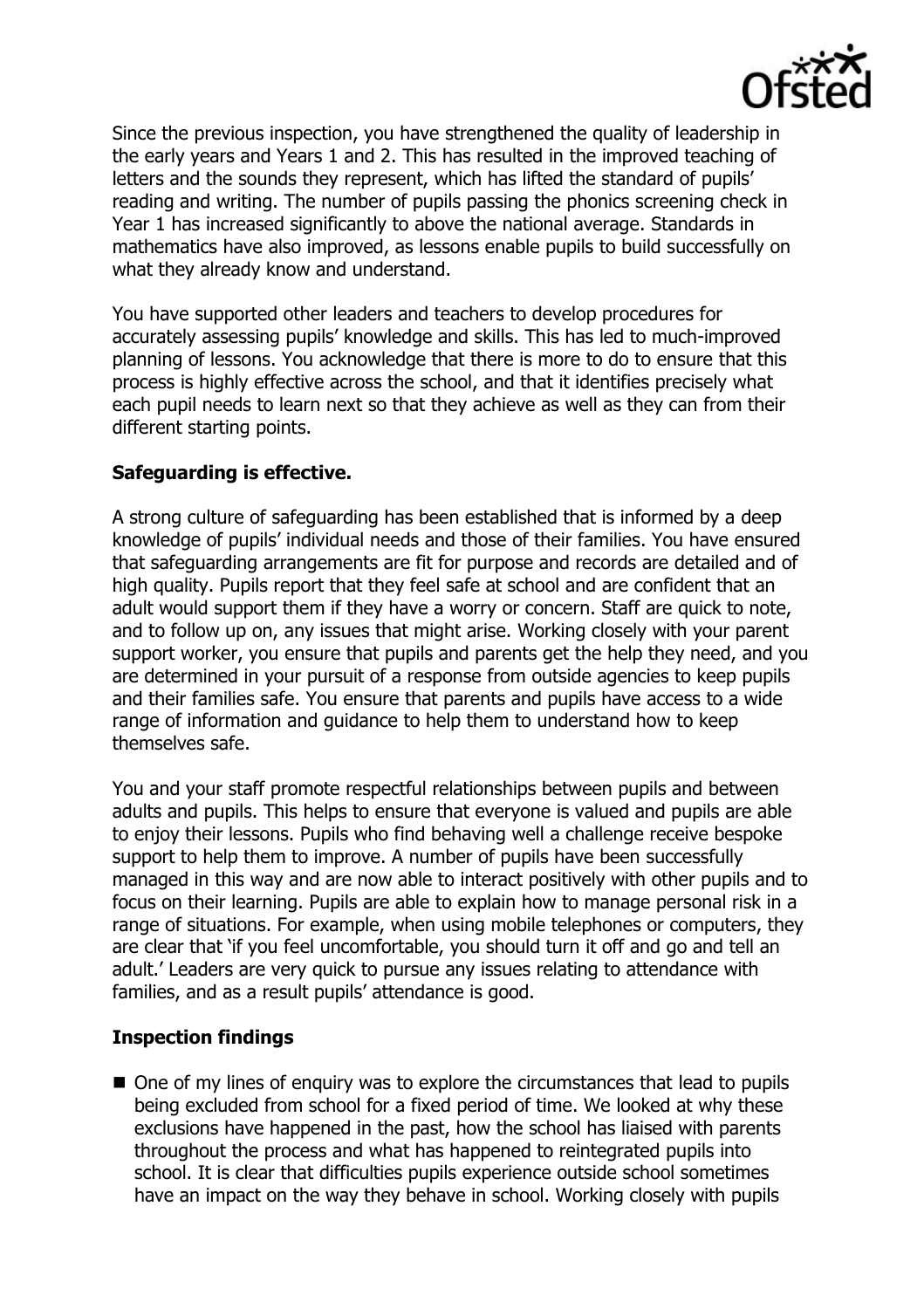

and their parents, the school provides support to help them to resolve any issues, to try to prevent any situation arising that would result in a pupil being excluded. Where exclusion is unavoidable, a comprehensive plan is implemented to successfully reintegrate pupils back into school after the exclusion period is over. By reviewing and revising the school's procedures over the last two years, the likelihood of pupils reaching a crisis point that results in exclusion has been hugely reduced. Help is provided at an earlier stage for pupils and parents both from within the school and, where appropriate, from outside agencies. This proactive approach has significantly reduced the number of fixed-term exclusions over the last two years.

- Standards at the end of early years have improved over the last three years and are now close to those found nationally. We looked at how this has been achieved. With your encouragement, the leader of early years has raised the expectation of what children can achieve. Better assessment procedures mean that staff are clear about what children already know and understand, and what they need to learn next. Using this information to guide planning has resulted in children making good and often rapid progress in, for example, their understanding of numbers and letter sounds. Activities are well matched to children's experiences and interests, and encourage them to investigate and explore their environment inside and outdoors. Adults involve themselves directly in children's play and are quick to seize opportunities as they arise to move children's learning on quickly. Although there is more to do, this approach is ensuring that an increasing number of children are well prepared for their work in Year 1.
- Finally, we looked at what is being done to increase the progress made by disadvantaged pupils, including the most able disadvantaged, through Years 3 to 6 so that more reach the expected or higher standard in reading, writing and mathematics. You were able to demonstrate that every year group is different. In some years, disadvantaged pupils have done better than other pupils in terms of the standards they reach, and for other year groups the reverse is true. What is clear is that in every year group teaching responds to pupils' individual needs. Year-on-year, the progress being made by both groups of pupils is rising, particularly in reading and mathematics. This trend has continued this year, with many pupils in Year 6 having made rapid progress from Year 2. The accuracy of teachers' assessment has improved and they check frequently on the progress being made by pupils. Teachers adapt their planning if necessary to ensure that pupils' learning continues to move forwards at a good rate. If a pupil is not making enough progress, the reasons for this are unpicked and action is taken swiftly to address them. Work is ongoing to ensure that the process of assessing pupils, identifying precisely what they need to learn next and ensuring that they are challenged at the right level so that they make the best possible progress continues.
- Standards in writing across the school are improving in each key stage. Pupils' progress in writing, although good, has not been as rapid as for reading and mathematics. You recognise, however, that although the content of pupils' written work in English lessons is often of good quality, their handwriting and the resulting overall presentation of their work does not always reflect this. In